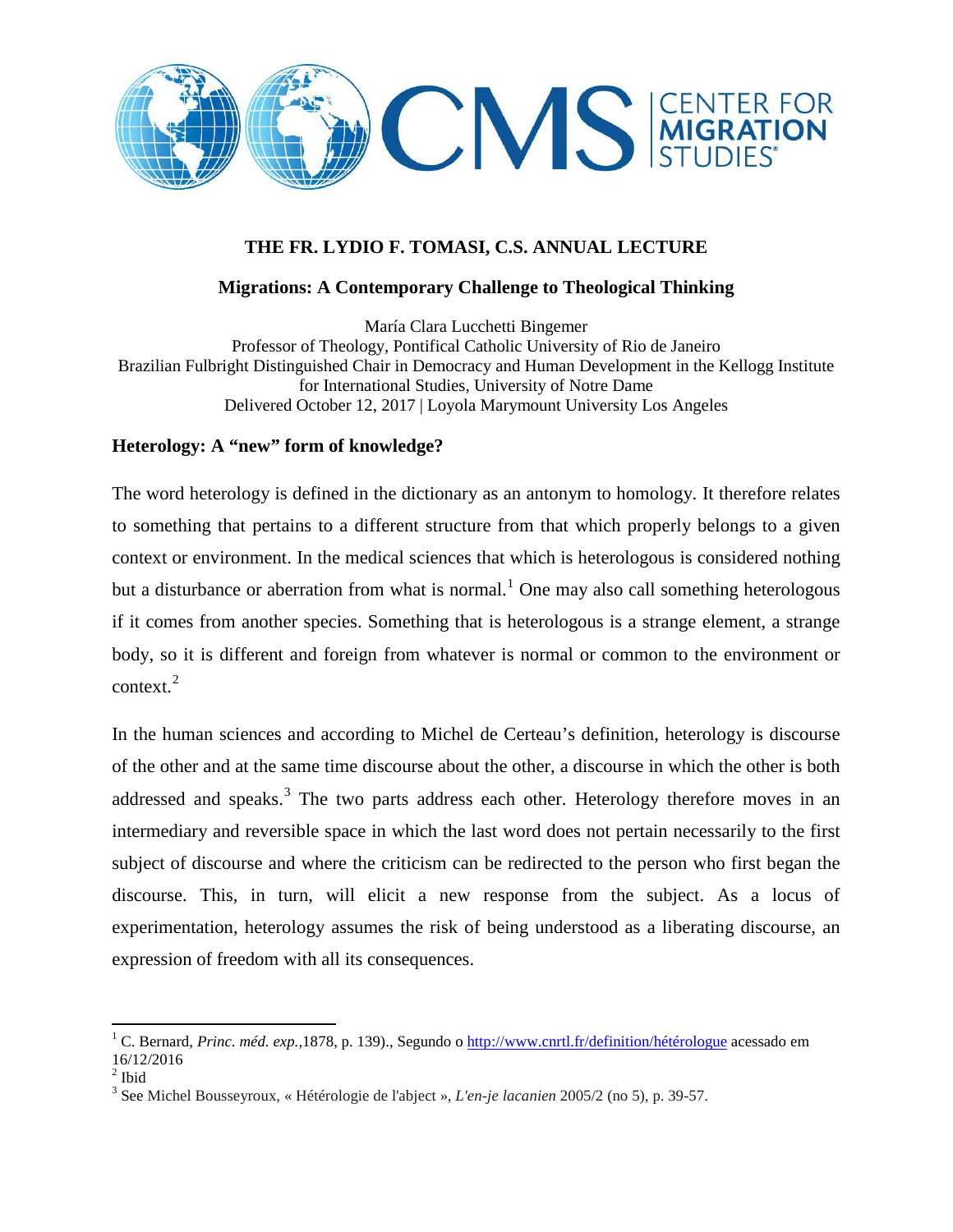And perhaps the main consequence would be the fact that the receiving subject or the object of the reflection and discourse assumes the word which is being revealed, the word which reaches the subject and has an impact upon him or her. Michel de Certeau describes history in terms of heterology as a discipline where the narrator relates facts and testifies about the other who remains mute and without a capacity to respond.<sup>[4](#page-1-0)</sup> This has to do with another who is always absent and in the meantime always presupposed. In the case of ethnology, in contrast, the source of the discourse is bound up in the heart of another discourse, that of the ethnologist who wants to trace the testimony about some form of otherness but who at the same time enters into the scene. And this will allow for learning both about the object and the subject of the discourse.<sup>[5](#page-1-1)</sup>

Our hypothesis here is that theological discourse is also a *heterologous* discourse or a discourse where heterology occurs. First, because it has to do with a discourse constructed from a revealed language, that is a language which comes from the Other who is God who in God's word directs Godself to the human being. Second, revelation pertains to a discourse which relates what is lived by others, other persons in whom it is believed the Holy Spirit of God dwells. Those "other" persons can be a community of faith, a Church, or they can also be others who live in spaces that are heterologous to the ecclesial space. Or there may be others who remain outside the space of either ecclesial or social society strictly understood because they have been marginalized or excluded from those spaces.

Liberation theology in Latin America identified the poor with "those others" who have lived excluded from the benefits of progress and who constitute the great majority of the Latin American people. They have lived excluded from the category of "persons." And Gustavo Gutiérrez, founder of liberation theology, affirms that "the poor are non-persons." Or we could say they are persons that are not considered as such and do not enjoy the rights that all human persons enjoy.[6](#page-1-2)

In a later phase of this theology, Jon Sobrino coined the word "victims" to signify the category for those whose lives are constantly being threatened, suffering the consequences of an unjust

<span id="page-1-0"></span><sup>&</sup>lt;sup>4</sup> Cf. Michel de Certeau, *L'absent de l'histoire* ou *L'écriture de l'histoire*, Dosse François, « Michel de Certeau et l'écriture de l'histoire », *Vingtième Siècle. Revue d'histoire*, 2/2003 (n° 78), p. 145-156.

<span id="page-1-2"></span>

<span id="page-1-1"></span><sup>&</sup>lt;sup>5</sup> Michel Bousseyroux, « Hétérologie de l'abject », art. Cit.<br><sup>6</sup> Gustavo Gutierrez, interview IHU [http://www.ihu.unisinos.br/161-noticias/noticias-espanol/564708-gustavo](http://www.ihu.unisinos.br/161-noticias/noticias-espanol/564708-gustavo-gutierrez-el-compromiso-con-el-pobre-no-puede-evitar-la-denuncia-de-las-causas-de-la-pobreza)[gutierrez-el-compromiso-con-el-pobre-no-puede-evitar-la-denuncia-de-las-causas-de-la-pobreza](http://www.ihu.unisinos.br/161-noticias/noticias-espanol/564708-gustavo-gutierrez-el-compromiso-con-el-pobre-no-puede-evitar-la-denuncia-de-las-causas-de-la-pobreza) accessed on October 11th 2017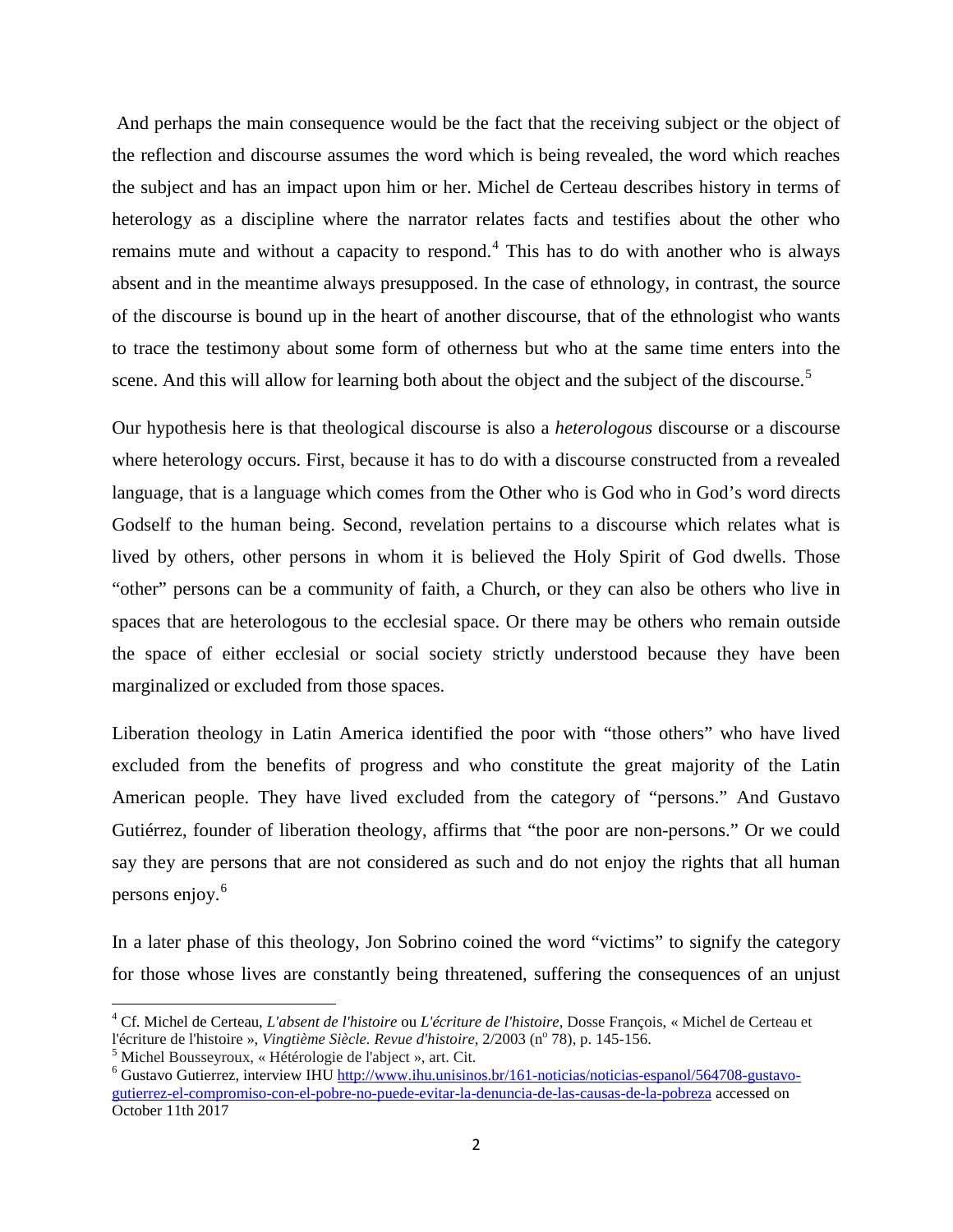system which keeps marginalizing and excluding them from the possibility of living life fully and with dignity. The Basque-Salvadorean theologian makes the point that these "victims" should be considered in history as the very face of Jesus Christ who would identify Himself with them. The attitude of the Christian in the face of these women and men victims should be that of seeking that these victims descend from the cross to which they have been nailed by injustice and oppression.[7](#page-2-0)

Our hypothesis is that today among the major victims of society are migrants, the strangers who arrive in large numbers on the borders of developed countries in search of a better life for themselves and their children. They are strangers escaping situations of war and devastation; victims of hunger and of scarcity who seek jobs far from home where there are no opportunities. They are "others" who present themselves before the sensibilities and perceptions of prosperous societies of the northern hemisphere-concretely Europe and the United States. Often in place of finding a reception and a much hoped for improvement in their life situation, they find death in the waters of the Mediterranean, in the Arizona desert, or in some other circumstance.

This has to do with a phenomenon that grows in importance and which constitutes a new form of slavery. People are obliged to leave their land of birth, their culture, and become permanent "illegals," shipment, as it were, in a modern version of the slave ship, or in a fragile rubber raft vulnerable to the slightest bad weather, and wanderers who will never find a lasting place to rest because this planet and the human race which lives on it will not find a place for them.

In the face of this human reality, of their impotence and visible presence before us and growing numbers as they attempt to move in the direction of a better life, philosophy enters into a reflection and seeks to elaborate more fully about the deeper identity of these migrants. Who is the stranger today? Above all who is the stranger revealed on the face of the migrant understood as an individual and as collective subject, a human person and member of a community made up of hundreds of thousands of people who are moving into my and our comfort zones? Why so much discomfort? Why does there difference threaten our rigid and closed "homology"? Why do we maintain this person as a mute in our discourses? Why don't we give the immigrant a right to heterology, a right to speak and challenge us?

<span id="page-2-0"></span><sup>7</sup> Jon Sobrino, *Jesus in Latin America*, NY, Orbis, 1987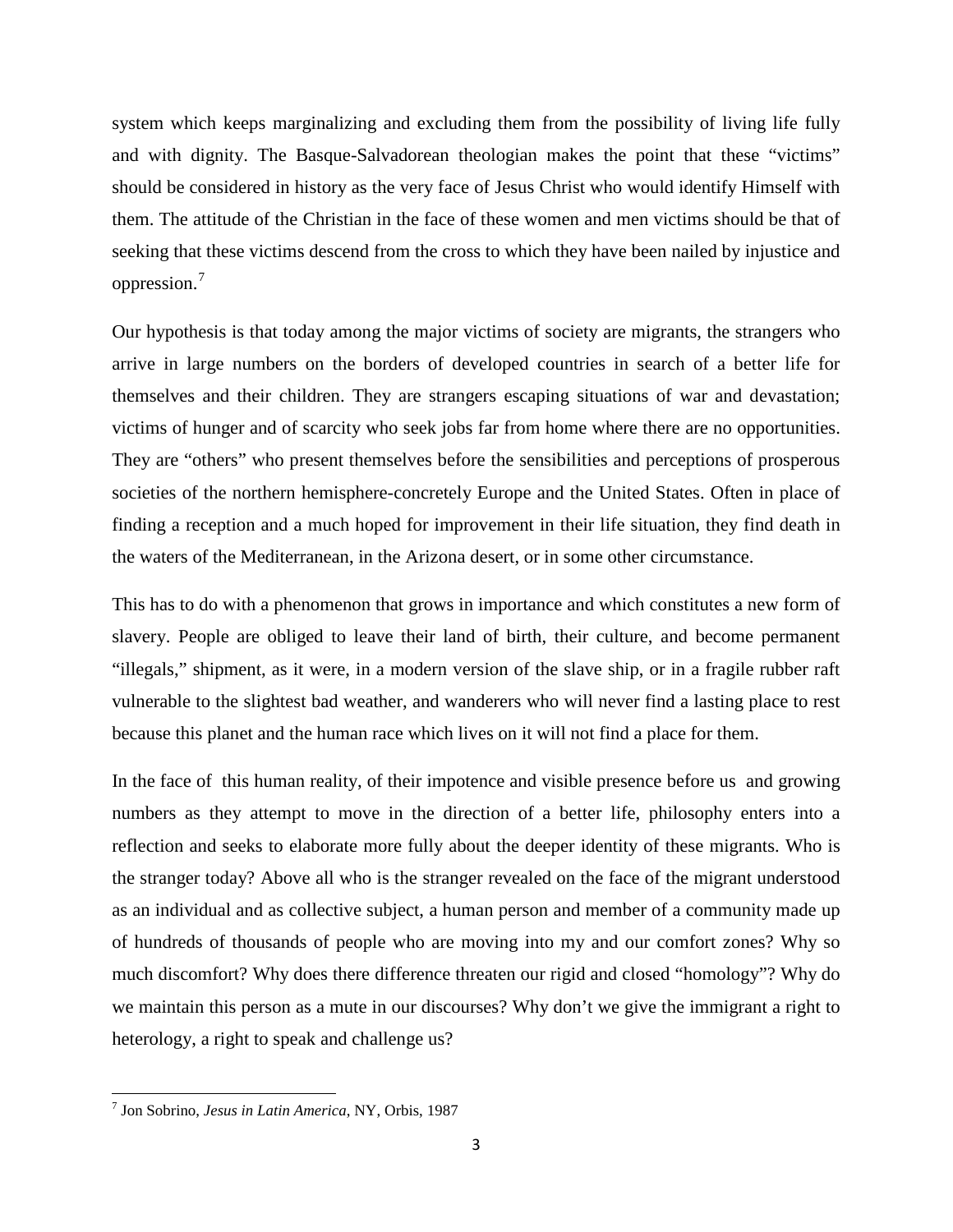#### **Strangers to us ourselves**

The French thinker Julia Kristeva reflects on the question of the stranger in terms of tensions that stretch one's identity. The experience of the stranger is like undergoing a sprain, a stretching not of an ankle, however, but of our mind, of our way of thinking. The stranger isn't just an otherness that is exterior to us, that challenges us with its being before our very eyes, with its being palpable in our environment. To the contrary, the stranger is an otherness that is interior to us. But one, however, which challenges us with its look and its concreteness before us, one which is also an otherness that is interior to our very selves, "the hidden face of our identity."<sup>[8](#page-3-0)</sup> According to Kristeva this has to do with a phenomenon which begins when the perception of oneself arises in consciousness and terminates "when we recognize ourselves as strangers, rebels to everything that holds us down and links us to others in our communities."<sup>[9](#page-3-1)</sup> Consequently when we recognize the stranger in ourselves we overcome our self-hatred and struggle against it. Today besides challenging us to recognize the migrant outside ourselves but also within ourselves, the reality of strangers is made more poignant by the tragic problem of migrations and leads us to reflect on our capacity to accept new modes of otherness and also construct serious  $defenses against xenophobia.<sup>10</sup>$  $defenses against xenophobia.<sup>10</sup>$  $defenses against xenophobia.<sup>10</sup>$ 

Kristeva affirms that the violence of the problem raised by the stranger today is connected to the crisis of the construction of religious and moral discourses. The absorption of strangers, of foreignness, proposed by our societies in the past is today unacceptable for modern persons who are jealous not only of their ethnic or national diversity but also conceive of themselves as irreducible subjects. It is just at the moment when this modern individual stops thinking of herself as complete and glorious that she discovers her incoherence, her strangeness, that the question begins to be posed in a new way: Now it's not just a matter of receiving or even accommodating the stranger within the interior of a system that negates the stranger, but it's a matter of cohabitation, living with these strangers that we ourselves recognize ourselves to be. <sup>11</sup>The space of the stranger is found in wandering or nomadism, and what is its condition is equally its secret wound. Yet at the same time it helps him or her from being overcome by the

<span id="page-3-0"></span> $^8$  Julia Kristeva, *Etrangers à nous-mêmes*, Paris, Fayard, 1988, p $9$  $^9$ ibid

<span id="page-3-2"></span><span id="page-3-1"></span>

<span id="page-3-3"></span><sup>&</sup>lt;sup>10</sup> Cf. ibid p 10, reflecting about the new code of nationality in France <sup>11</sup> Ibid p 11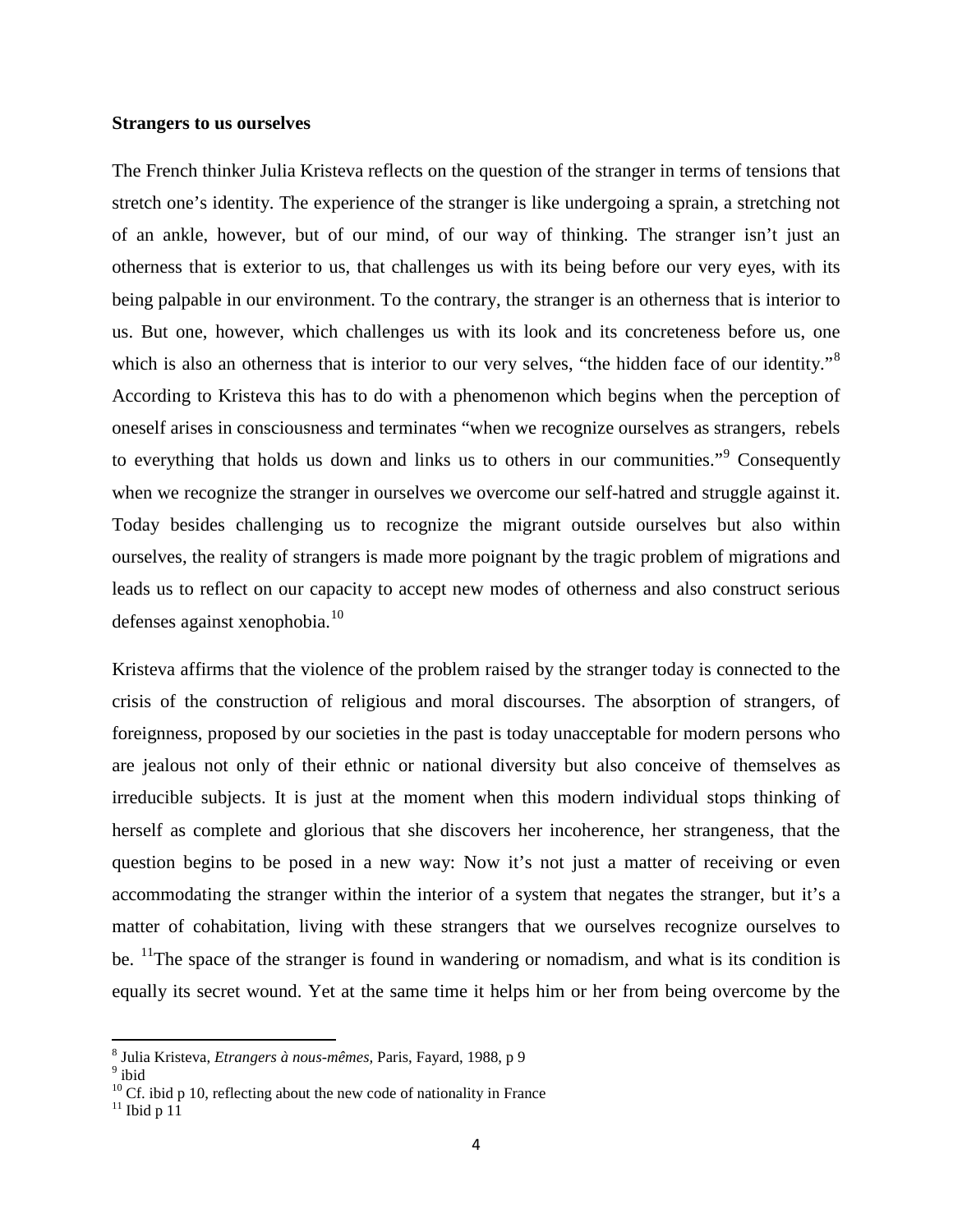dominion and control of all. Always absent, always inaccessible to all, the stranger is attached to what is lacking, what is absent, and to what causes one to experience one's homeland as a desired country but not now dwelt in and always deferred. This homeland "he carries in his dreams and beckons him beyond."<sup>[12](#page-4-0)</sup>

This strangeness the stranger confronts from outside and is yet lived from within. What is strange arouses discomfort, animosity, hatred. It raises questions about not being in one's proper place but always in the place of the "other" or in the "other" place. The space between the stranger and the locals, the citizens, dislocates her from herself and provides a privileged distance to see what the others cannot see. This confers a heady feeling of not being grounded in the truth, of everything including oneself being relativized, while others, the locals, are rooted and belong. The stranger's sense of being disconnected from the truth becomes a way of resisting and combating her matricidal anguish.<sup>[13](#page-4-1)</sup>

In truth, the stranger is someone who is condemned to being mute as Michel de Certeau noted in his reflections on heterology within the context of history, a discipline in which the narrator relates facts and testifies about the other who remains mute and unable to intervene.<sup>[14](#page-4-2)</sup> The stranger is even mute with regard to his or her own mother tongue. As Kristeva poetically puts it referring to the stranger: "To live in a world of sound logically cut off from the darkening memory of the body, of the bittersweet sound of infancy. To bear within oneself a vaulted secret, or like a mentally challenged child—loved and useless—this way of speaking from some other time and place that withers and fades but never leaves one completely."<sup>[15](#page-4-3)</sup>

Even learning the language of the other, of the country where he or she is, where he or she tried to fit, it will always be the accent that will distance him from the locals and will exile him to his true linguistic terrain: silence.<sup>[16](#page-4-4)</sup> And the truth is that silence is not only imposed from outside. It is interior, within the person.

More than that, in the meantime, the stranger is someone who works, who did not find appropriate work in his or her land of origin and seeks to work in the new place of emigration.

<span id="page-4-1"></span><span id="page-4-0"></span> $\frac{12}{13}$  Ibid p 14<br> $\frac{13}{14}$  Ibid p 19

<span id="page-4-3"></span><span id="page-4-2"></span>

<span id="page-4-4"></span><sup>&</sup>lt;sup>15</sup> *Etrangers à nous mêmes*, op. cit., p 27 <sup>16</sup> Ibid p 28, with the examples of a Russian scholar, of Hölderlin, etc.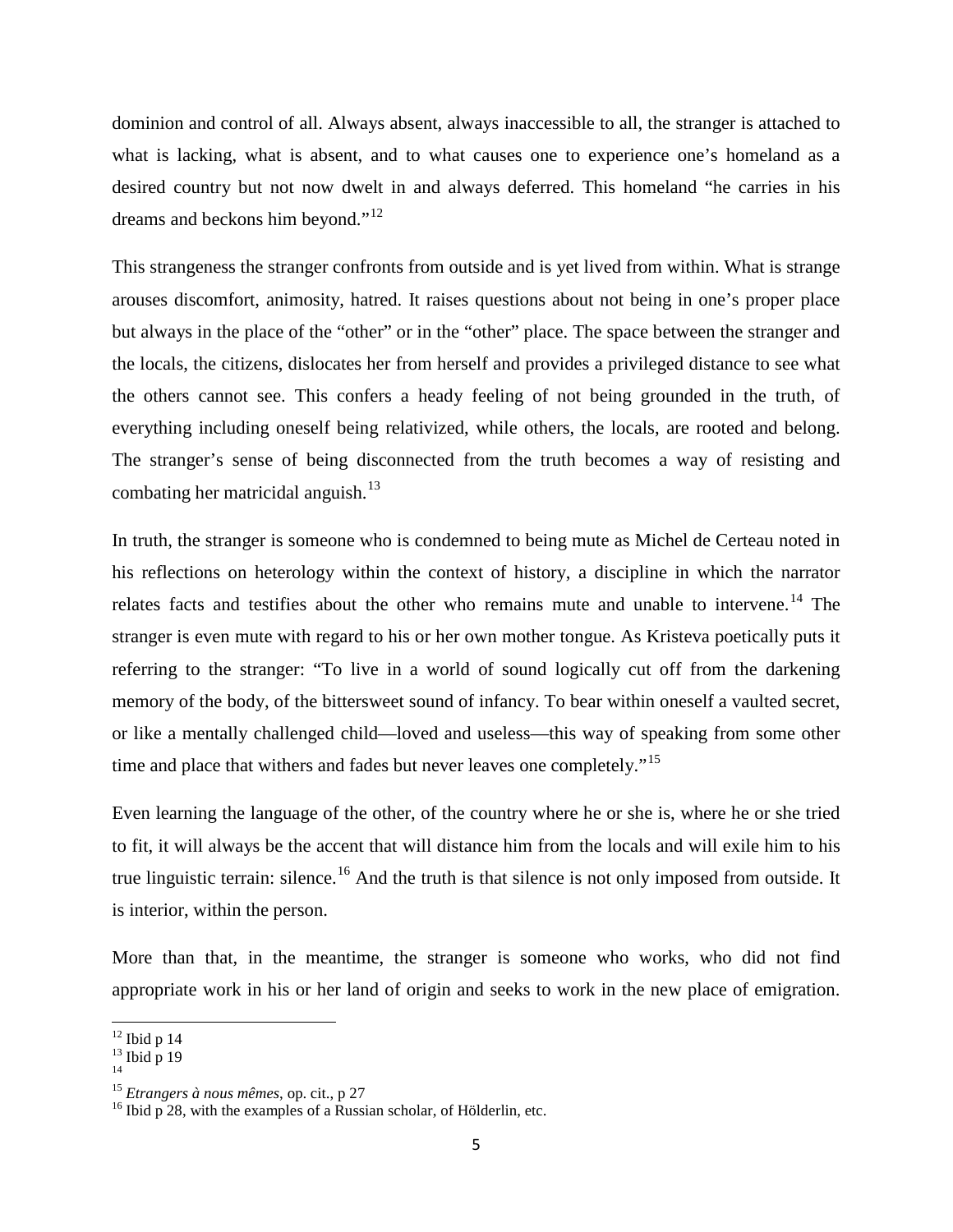Kristeva herself, Bulgarian by birth and residing in France, says that the stranger is a person for whom work is still a value.<sup>[17](#page-5-0)</sup> Besides being a vital necessity, it is the only means of survival. This has to do with a primary and primordial right, "the ground zero of dignity."<sup>[18](#page-5-1)</sup>

Work is truly the promise land, the fatherland of the stranger, of the migrant. For migrants, on the one hand, this is their one means of self-affirmation in a land and among a people not their own. It is the one means by which the migrants affirm themselves and raise their heads. On the other hand, work is equally the means by which the strangers are and can be detested, showing themselves more competent than the locals because they work harder than the native citizens. This can be particularly true of the first generation of immigrants. The second generation now assimilated to the country to which their parents and grandparents emigrated, can have the luxury of relaxing their effort and struggle to maintain the highest levels of performance.

The stranger is someone who can assume more than one job striving to excel in effort and quality in all jobs, even the most unusual, risky or dangerous. Thus immigrants are among the pioneers in the vanguard of areas of cutting-edge development.

Kristeva analyzes this radical dedication of immigrants observing that "because the immigrant has nothing, because she is nothing, she can sacrifice everything. And the sacrifice begins with work: the only exportable good with no tariff attached, something of universal value as a refuge for the wayfarer and exile."[19](#page-5-2) Hence one may grasp the migrants' disappointment, anger and desperation when they do not achieve legalization and therefore recognition of the legitimacy of their work.

Strangers/immigrants are also often far from their families, that is, deprived of parents. For some persons, for many young people today, for example, being far away from family can provide an experience of freedom in which they assume responsibility for themselves and for their own actions.

At the same time this experience equally correlates with a deep sense of being an orphan. Immigrants feel that their family and country do not count in the statistics nor in everyday life in

<span id="page-5-0"></span> $\frac{17}{18}$  Ibid p 30

<span id="page-5-2"></span><span id="page-5-1"></span><sup>19</sup> Ibid p 32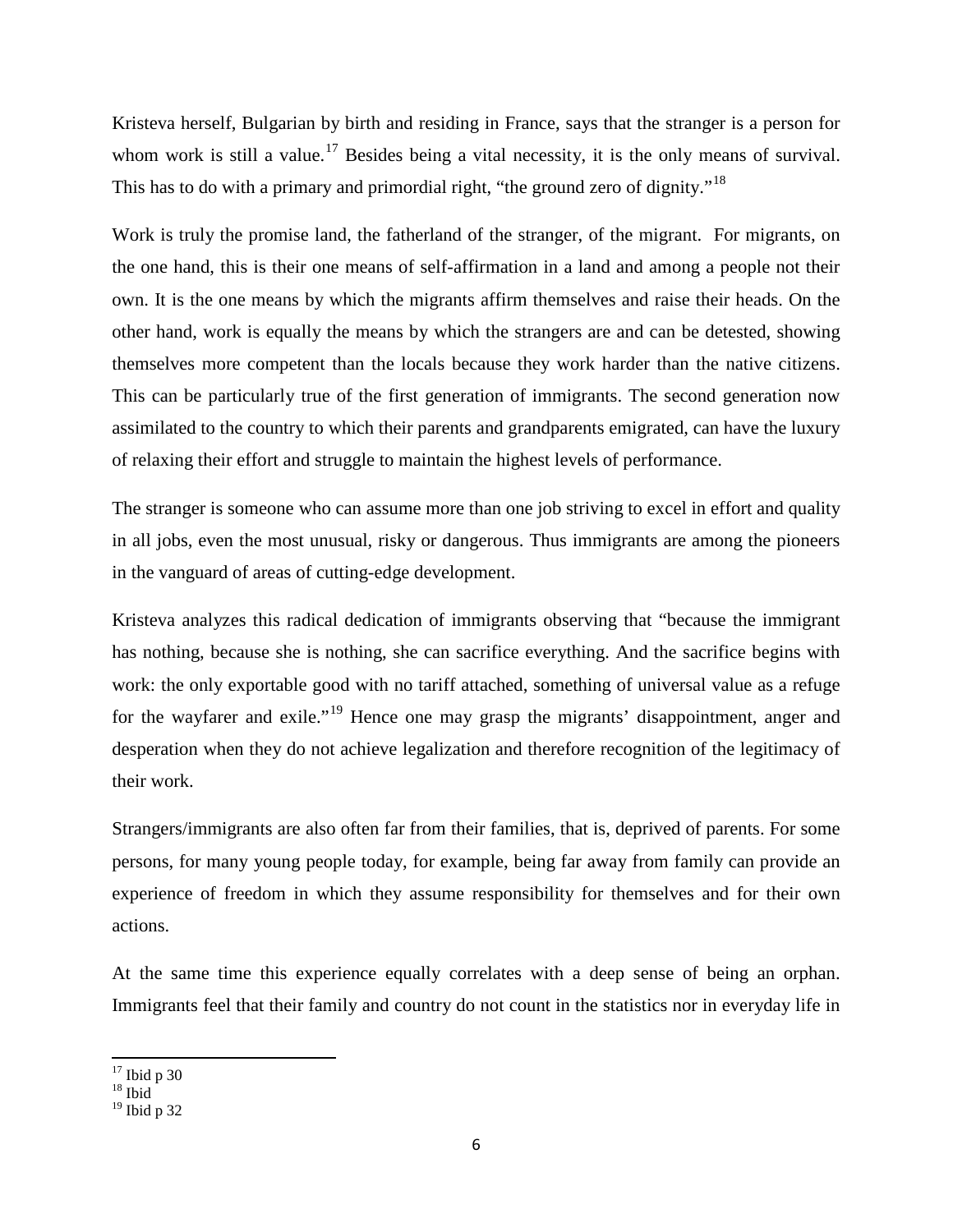their new land because they are invisible and simply absent from many affairs. Strangers may also feel that to some extent they are responsible for being orphans. Not in vane should it be noted that migrants belong to two categories of persons that the Bible considers unprotected: the orphan and the stranger simultaneously They will seek solidarity with relatives who may have arrived before them, but often not achieve this either because they are still too far away, do not communicate, or have died and no longer are around. In the midst of the local community who remains close to their families, however, the sense of being orphans is increased and makes the sense of otherness, the heterology and discourse about immigrants even less capable of assimilation in a land that is not theirs and distant from his or her origins. Conversation with one's family of origin does not exist and may never exist with the people the migrant will find along the way. And so the loneliness grows more intense; and so does the migrant's interior experience of exile. $^{20}$  $^{20}$  $^{20}$ 

The question about migrants is therefore very serious. This is so quite independently of the fact that today migration is one of the planet's most serious challenges, one that appeals to what is deepest in our humanity, because it appeals directly to our sense of ethics, speaking solely at a purely human level. The question about migrants presents itself to a people when "having experienced the spirit of religion, they rediscover an ethical concern…in order not to die of cynicism…"[21](#page-6-1) Indeed, Kristeva adds: "The figure of the stranger comes after and in place of the death of God; and for those who believe (who actually experience a life of faith) the stranger is present there to renew and give them life." $^{22}$  $^{22}$  $^{22}$ 

Because theology is an experience of faith it will perceive an epiphany which reveals in the face of the stranger similarities with the reality of Sacred Scripture, both the Hebrew Scriptures and the New Testament.

### **The Stranger in the Bible**

The first chapters of Genesis present us with two opposite figures of the migrant. Before anything else comes the killer migrant, the cursed of the earth, Cain. "You will be a wayfarer and vagabond," says God, in reaction to the killing of Abel. And in agreement Cain responds

<span id="page-6-1"></span><span id="page-6-0"></span><sup>&</sup>lt;sup>20</sup> Cf ibid pp 38-39<br><sup>21</sup> Ibid p 59<br><sup>22</sup> Ibid p 60

<span id="page-6-2"></span>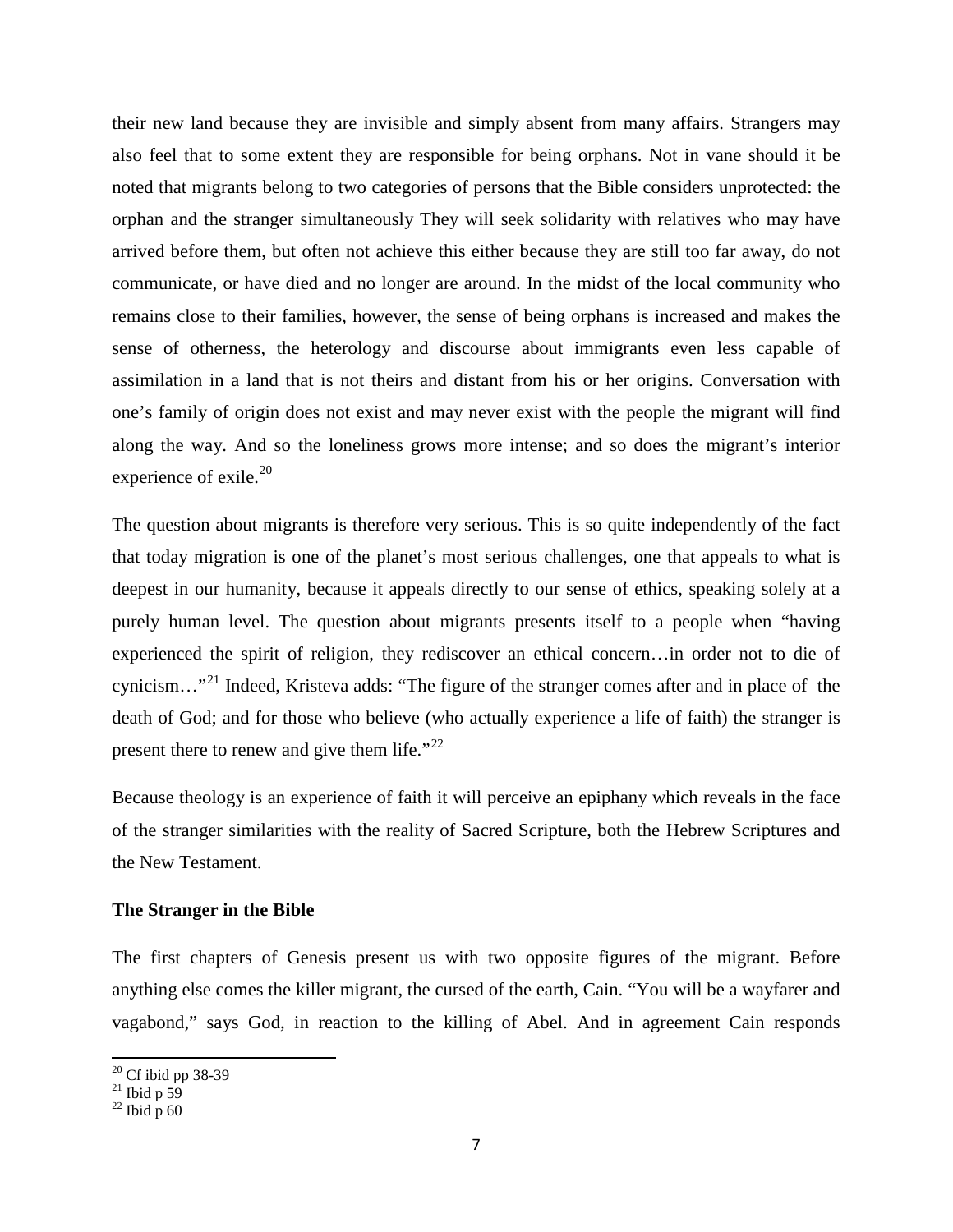insisting on the anxious fragility of his situation: "I will be a wayfarer and vagabond on earth and whoever meets up with me will kill me" (Gn 4:12,14). On the other hand, however, we have the designated migrant, blessed by God: Abraham, our father in faith: "Leave your country, your relatives and your father and go to a country I will point out to you. I will make of you a grand nation and will bless you." (Gn 12:1-2).

In the Hebrew Bible to be interested in the migrant or stranger implies in fact distinguishing among three words which more or less capture three different realities: *nakri* in general refers to "a stranger to the country, one who has no connection to a family, clan or tribe;"[23](#page-7-0) *tosab* refers to strangers who are passing through, temporary migrants or guests who have no specific rights; *ger*  refers to the stranger who is now permanent in Israel, the emigrant (or the refugee). A difference in social status is understood here as exemplified in Dt. 29:10, "The immigrant in your house who is there to cut trees or draw water from the well;"<sup>[24](#page-7-1)</sup> or the "poor person and migrant" mentioned in Lev 19:10 to whom it is stipulated must be given the fruit fallen from the tree."<sup>[25](#page-7-2)</sup>

Many exegetes argue that the Hebrew term *ger* in its nominative, masculine and singular form is a technical term used in all the legal codes of the Penteteuch to refer to a "legal status" and not to a particular person. In other words, it is a neutral term used to designate all "permanent residents" (of foreign origin) who resided in ancient Israel. At the same time despite the positive message gleaned from these legal codes which stress the human dignity of the *ger*, the term lacks a vision of the greater reality of other unique categories of vulnerable persons such as the stranger in Israel.<sup>[26](#page-7-3)</sup> This theme is not approached in Sacred Scripture from the outside or superficially. The awareness of what wayfaring is about, that is, what migration is about, goes back to the very origins of Israel and includes the awareness of other migrations and dislocations that have occurred going back to the very origins of the Chosen People.

The biblical history speaks effectively of a first stadium of the patriarchs in Canaan, of the migration of seventy "economic refugees" to Egypt in times of slavery, of the migration back of

<span id="page-7-1"></span>

<span id="page-7-0"></span><sup>&</sup>lt;sup>23</sup> "Étranger", *Dictionnaire encyclopédique de la Bible*, Brepols, 1987, p 447-448. Our translation <sup>24</sup> Here the foreigner is associated to the widow and the orpan, those for whom God cares the most and for whom he speaks as go´el, advocate, defender. See Marianne Bertrand, "L´étranger dans les lois bibliques", dans Jean Riaud

<span id="page-7-2"></span><sup>(</sup>éd) *L´etranger dans la Bible et ses lectures",* p 55-84 (56) <sup>25</sup> André Wenin, "Israel, étranger et migrant. Reféxions à propos de l´immigré dans la Bible", *Mélanges de sciences* 

<span id="page-7-3"></span><sup>&</sup>lt;sup>26</sup> For instance women, Cf. *Dicctionnaire Encyclopédique de la Bible*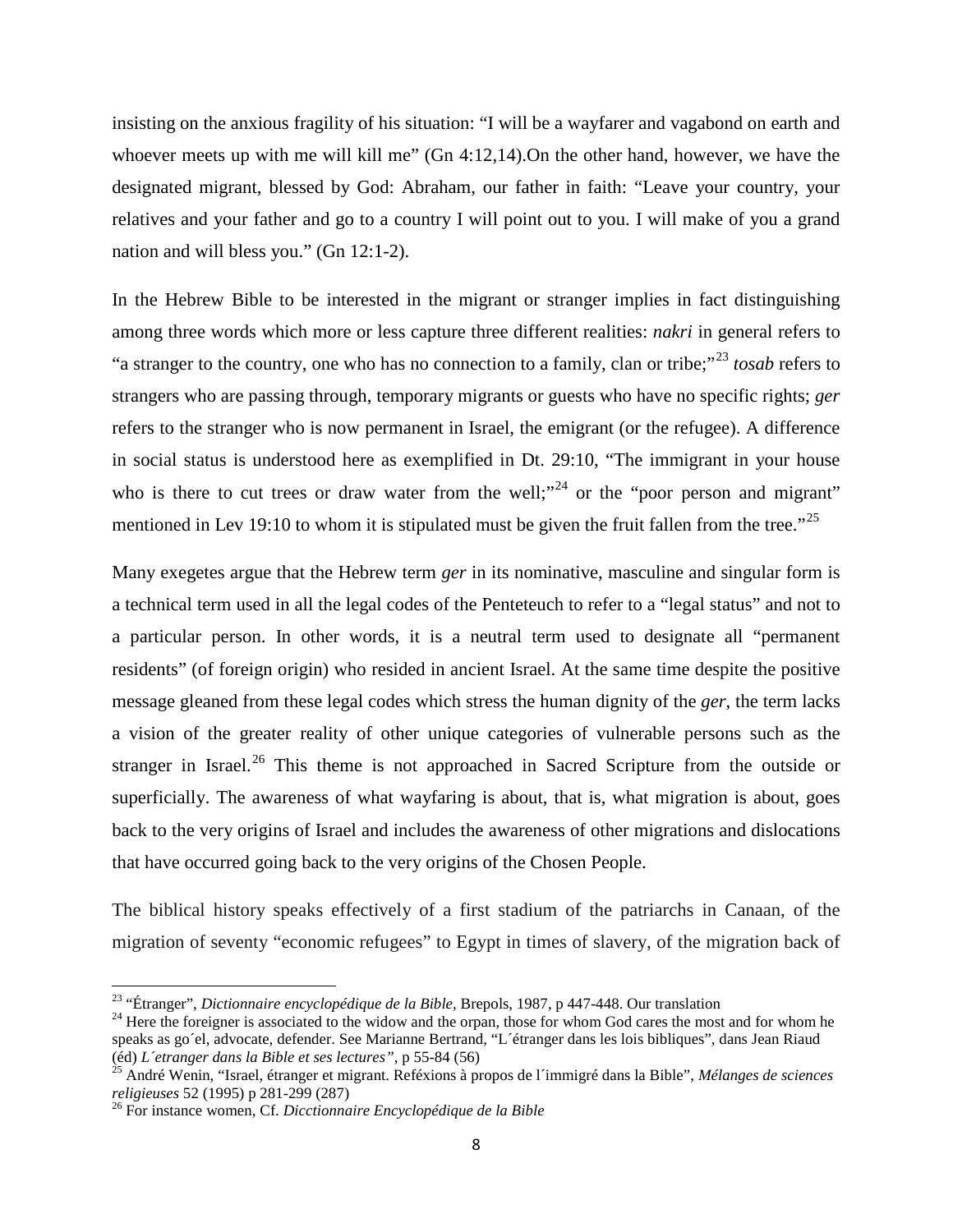a great number, as it is in the book of Exodus), of the conquest and sharing of the territory and finally, of the experience of the Exile.<sup>[27](#page-8-0)</sup> It is from this memory of forced migrations which gave rise to the legal texts which fixed the status of the foreigner or the migrant in Israel. And the people who made the laws are the same who confess*: My father was a wandering Aramaean, and he went down with a small number of people into Egypt* (Dt 26,5).

If the memory of slavery in Egypt is explicitly mentioned in Ex 22,21 - *Do no do wrong to a man from a strange country, and do not be hard on him; for you yourselves were living in a strange country, in the land of Egypt;* if it is stipulated in Dt 10,18 that God gives *food and clothing in his mercy to the man from a strange country*; if we can perceive a whole series of laws that seek to integrate the foreigner migrant within Israeli society, we have to recognize, nevertheless, that there is a good distance between theory and practice. The Old Testament legislation maintains a difference and assumes as pre-supposed the social inferiority of the strangers. Foreigners remain strangers in a very well-defined ethnical and social group.<sup>[28](#page-8-1)</sup>

Even if the strangers and the autochthonous [indigenous peoples] have the same rights, $2^9$  and even if prophets denounce those who deny their rights (Micah 3, 1 ss), there remains a distance between the juridical, legislative texts and lived reality. In this sense, we can observe in the Old Testament a delicate tension between the inclusivism and the exclusivism, respecting the stranger. The book of Ruth, on the one hand, narrates the way a stranger Moabite is integrated by marriage to the people of Israel, supporting the thesis of universalist openness.<sup>[30](#page-8-3)</sup> But, on the other side, there are hard denunciations in the books of Esdras and Nehemiah of any mixture among nations.<sup>[31](#page-8-4)</sup> Openness and welcoming of the difference have always lived together with exclusion and xenophobia.<sup>[32](#page-8-5)</sup>

The daughters of Israel couldn´t be given in marriage to those who were not from their country and vice-versa. On the other hand, Deuteronomy insists that one cannot have the foreigner in abomination, because the Jews had been foreigners in Egypt and, therefore, the foreigners´

<span id="page-8-0"></span><sup>&</sup>lt;sup>27</sup> André Wénin, « Israël, étranger et migrant », art. cit. p. 286.<br><sup>28</sup> Ibid p 64<br><sup>29</sup> Cf. Lev 24,22 ou Ex 12,49

<span id="page-8-1"></span>

<span id="page-8-4"></span><span id="page-8-3"></span><span id="page-8-2"></span><sup>&</sup>lt;sup>30</sup> V. the beautiful reflection made by Julia Kristeva about this biblical book, in op. cit., pp 101-112<br><sup>31</sup> Cf. Esdras 10 and Nehemias 13. Marianne Bertrand, «L'étranger dans les lois bibliques », p. 81<br><sup>32</sup> André Wéni

<span id="page-8-5"></span>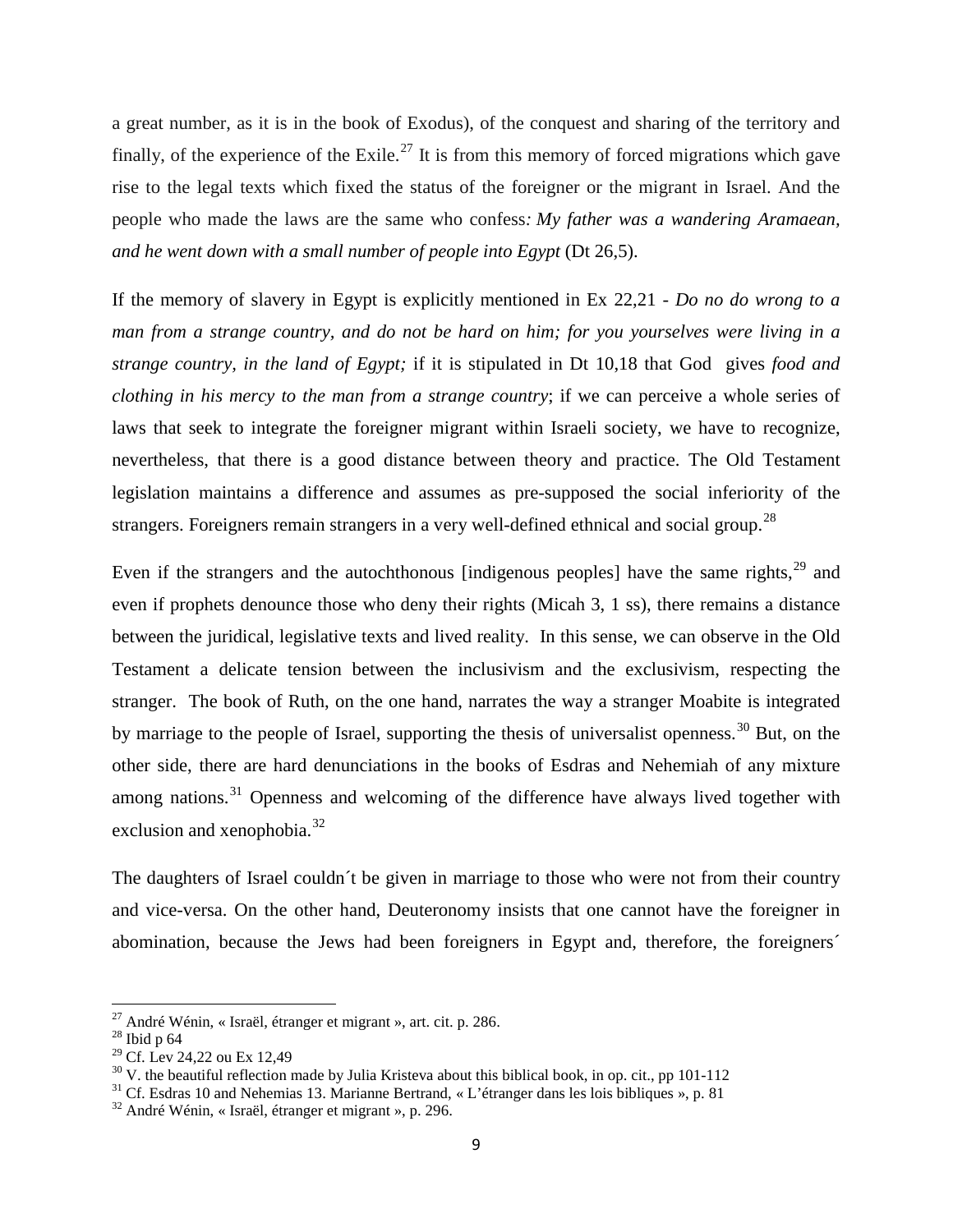children, who were born from them, till the third generation, would be able to enter YHWH ´s assembly.<sup>[33](#page-9-0)</sup>

The covenant with God makes the Jewish people a chosen people. And election implies the exclusion of others.<sup>[34](#page-9-1)</sup> Elijah´s cycle, in 1 Kings 17-19, will remind that "the true border is not situated at the level of territorial belonging, but at the level of a choice for or against YHWH."<sup>[35](#page-9-2)</sup> Nevertheless, this election is not the result of a privilege or of a favoritism, but of a choice, always threatened, always in need of being reconquered and object of a constant perfectioning of those who were chosen.  $36$ 

In the fullness of times, the event of Jesus of Nazareth shatters these notions of stranger and migrant in order to give them a new dimension. In the New Testament those two concepts are used in order to characterize the Christians whose goal is not to quietly enjoy a heritage of a land, but to inhabit – as Paul says – a "heavenly country"<sup>[37](#page-9-4)</sup> not having here a permanent and "fixed resting place" (Heb  $13,14$ ).  $38$ 

It is in this sense that the author of the 1st letter of Peter addresses the recipients of his epistle (2, 11), calling them "exiled," "people who are passing through," "paroikoi;" and even "foreigners" (parepidèmoi) in the sense that their values and their hope are other, "strangers" to those current ones. The author of Ephesians underlines on the other hand and in apparent "contradiction" that thanks to the work of peace realized by Jesus, the Christians of pagan origins are henceforth, "no longer as those who have no part or place in the kingdom of God," excluded from the covenant and the promise (Eph 2:12,19). Their exclusion doesn´t exist and their needs are fulfilled. "[T]here is no Greek or Jew, no one with circumcision or without circumcision, no division between nations, no servant or free man: but Christ is all and in all" (Col 3:11). And also "There is no Jew or Greek, servant or free, male or female: because you are all one in Jesus Christ." (Gal 3: 28)

<span id="page-9-2"></span>

<span id="page-9-1"></span><span id="page-9-0"></span><sup>&</sup>lt;sup>33</sup> Dt 23, 3-9<br><sup>34</sup>Julia Kristeva, op. cit., p 95<br><sup>35</sup> Jean Riaud (éd.), *L'étranger dansla Bible et ses lectures*, p. 85-101 (90).

<span id="page-9-4"></span><span id="page-9-3"></span><sup>&</sup>lt;sup>36</sup> JulKristeva op. cit., p 97<br><sup>37</sup> Phil 3, 20: *For our country is in heaven; from where the Saviour for whom we are waiting will come, even the Lord Jesus Christ:* 

<span id="page-9-5"></span>*Lord Jesus Christ:* <sup>38</sup> Heb 13,14 *For here we have no fixed resting-place, but our search is for the one which is to come.*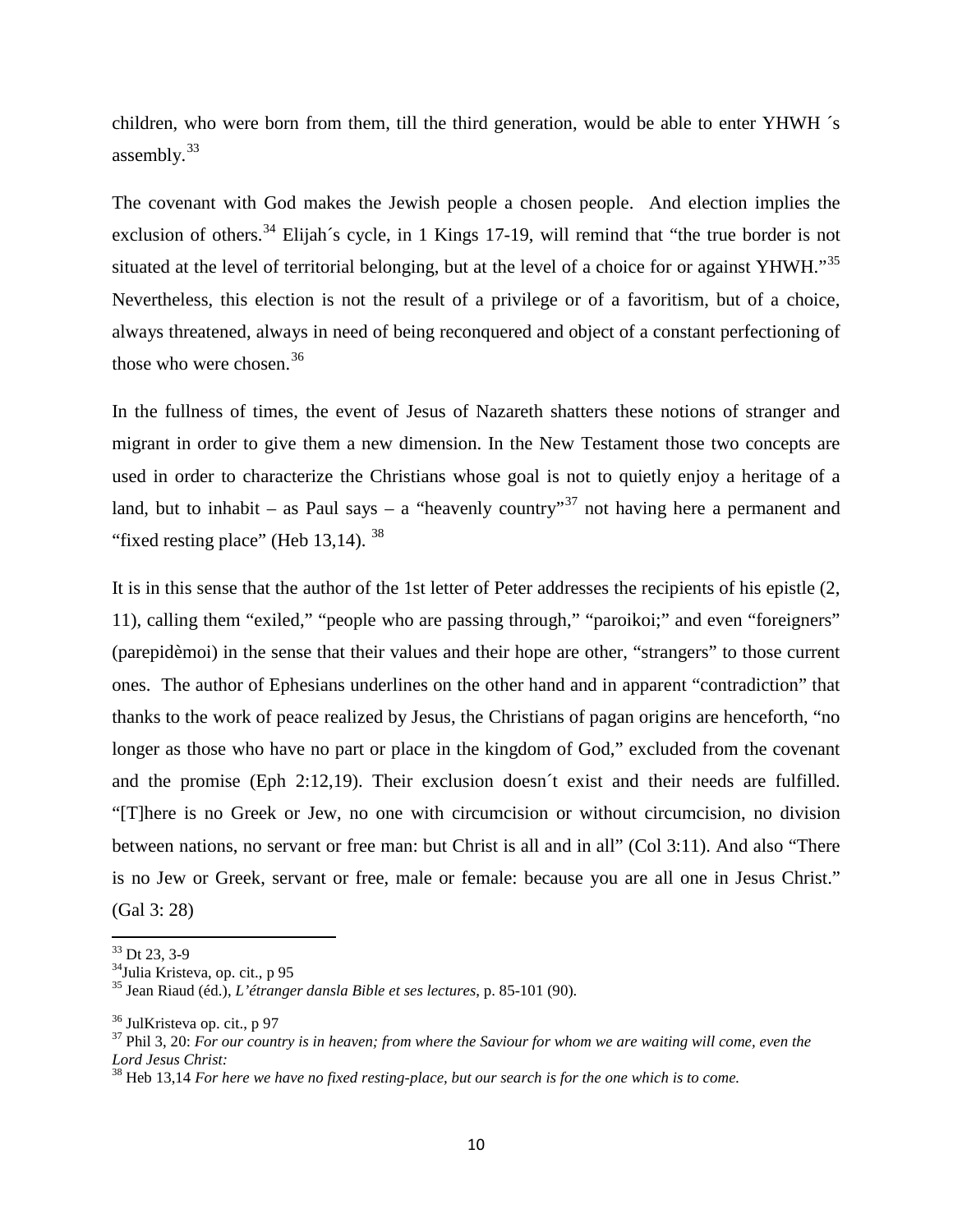All this happens thanks to Jesus "who destroyed the wall of separation," that means, who made obsolete the prohibition in Jewish law against Jews and pagans (foreigners) presenting themselves together before God (Eph 12:14). That is why in the Scriptures, Jewish and especially in the Christian Scriptures, there is a demand for universality that does not contemplate nor allow the exclusion of the foreigner. In the spirit of Judaism, the total integration of the stranger in the Jewish community parallels with the idea of "Chosen People." To be chosen means to receive a grace, a favor, yes, but one that is open to any individual at any time.<sup>[39](#page-10-0)</sup> Hence the hybrid conception of election that passes through heredity and through the free assumption of all individual or collective consciousness. It is not in vain that the Talmudic treatise of Pessahim 876 says: "God – blessed be your name – has exiled Israel among nations only with the purpose that the proselytes (foreigners) could be joined with Him.  $40<sup>2</sup>$  $40<sup>2</sup>$ 

And it is Paul himself, a Jew from Tarsus in Cilicia, a polyglot and indefatigable traveler of the western Mediterranean in the years 45-60 of our era – who is the one to transform the little Jewish sect into an Ecclesia: He adapts the Gospel's language to the Greek world, the Ecclesia adds to the community of Christians in the polis another community, one of those which is different, of the strangers, transcending national and ethnic divisions through faith in the Body of the Risen Christ." The first Apostle of Christianity, Paul will write to his beloved community of Corinth: "To the Jews I made myself as a Jew to win the Jews, to one under the Law as one under the Law (though I am not) to win those under the Law…to those outside the Law…so that I might win those outside the Law…All this I do for the sake of the gospel, that I may share its benefits with others. (1 Cor 9:20-23)

Saul, alias Paul, the foreigner, the stranger, the "untimely born," Pharisee according to the law, from persecutor to persecuted, disciple of Gamaliel, broken from the synagogue, constant traveler, develops to the maximum point an essential feature of a world full of strangers through which he moves, namely gracious hospitality. And his Ecclesia – present in his letter-writing ministry and safeguards his legacy – has a broad sensibility which goes from political assembly to ideal community. Paul moves between the local and the universal quietly and easily and does not put locals and strangers in opposition. On the contrary he transitions between Jewish

<span id="page-10-1"></span><span id="page-10-0"></span> $^{\rm 39}$  Julia Kristeva, op. cit., p 102  $^{\rm 40}$  Ibid p 113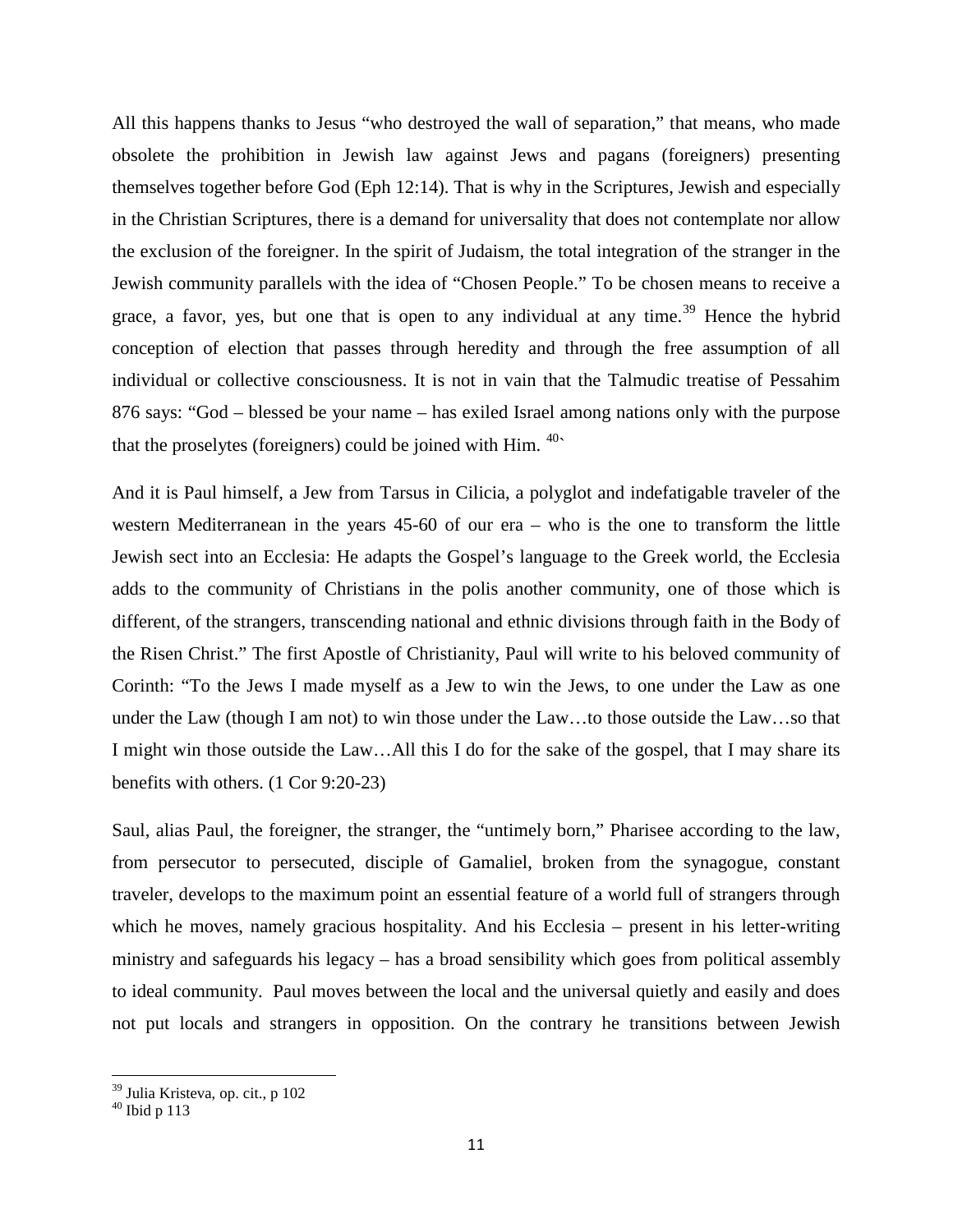messianism and the universal messianism which is inclusive of the whole humankind. He preaches about the universality of all as one people beyond individual nationalities and peoples.<sup>[41](#page-11-0)</sup>

#### **Foundations for a theology of the stranger**

The foundations for a new Christian reflection on the stranger form a trilogy: Christ's risen body, the Church as the body of Christ, and the Eucharist which is communion in the body and blood of Christ.[42](#page-11-1) Such a triad allows us to recognize a logic which reconciles the rejection of the stranger more and in a better way than juridical solutions in the transition from reality to the symbolic and vice-versa. Well, "strangers cannot again find their identity without there being a recognition of sources of and for the otherness that divides them internally within themselves, sources for this very itinerancy between flesh and blood, life and death. Now isn't this what the Resurrection of Christ, his Transfiguration, and our Eucharist insistently propose to our personal experience?"<sup>[43](#page-11-2)</sup>

According to psychoanalyst and semiologist Kristeva, St. Paul is the founder of an institution which rests on the logic of desire whereby we are called to identify ourselves with a cleavage, a gap, which will no longer be painfully rigid like that of the stranger's melancholic depression. Rather, thanks to Jesus Christ, that gap is lived as a transition to a spiritual liberation in the heart of a concrete body. That union is achieved by the Resurrection and the Eucharist. The word which brings them, the Resurrection and the Eucharist, to our attention becomes a therapy for exile and desolation. The resultant community is not the sum total of each individual, but a new community following on a logic of subjectivity which undoes and redoes itself permanently in a new creation (Col 3:9-11).

Also according to Kristeva, this emergence of the subject of desire will be lived as a journey, echoing Judaic messianism and the reality of Christian messianism. This emergence is a contemplative theory of change and permanent spiritual renewal, a contemplation which must keep its eyes fixed on Jesus Christ and on his condition as stranger, permanently in tension between his condition as Incarnate Word and the Father from whom he came, in which he lived,

<span id="page-11-1"></span><span id="page-11-0"></span><sup>&</sup>lt;sup>41</sup> Ibid p 118<br><sup>42</sup> Ibid p 119 ff<br><sup>43</sup> Ibid p 120

<span id="page-11-2"></span>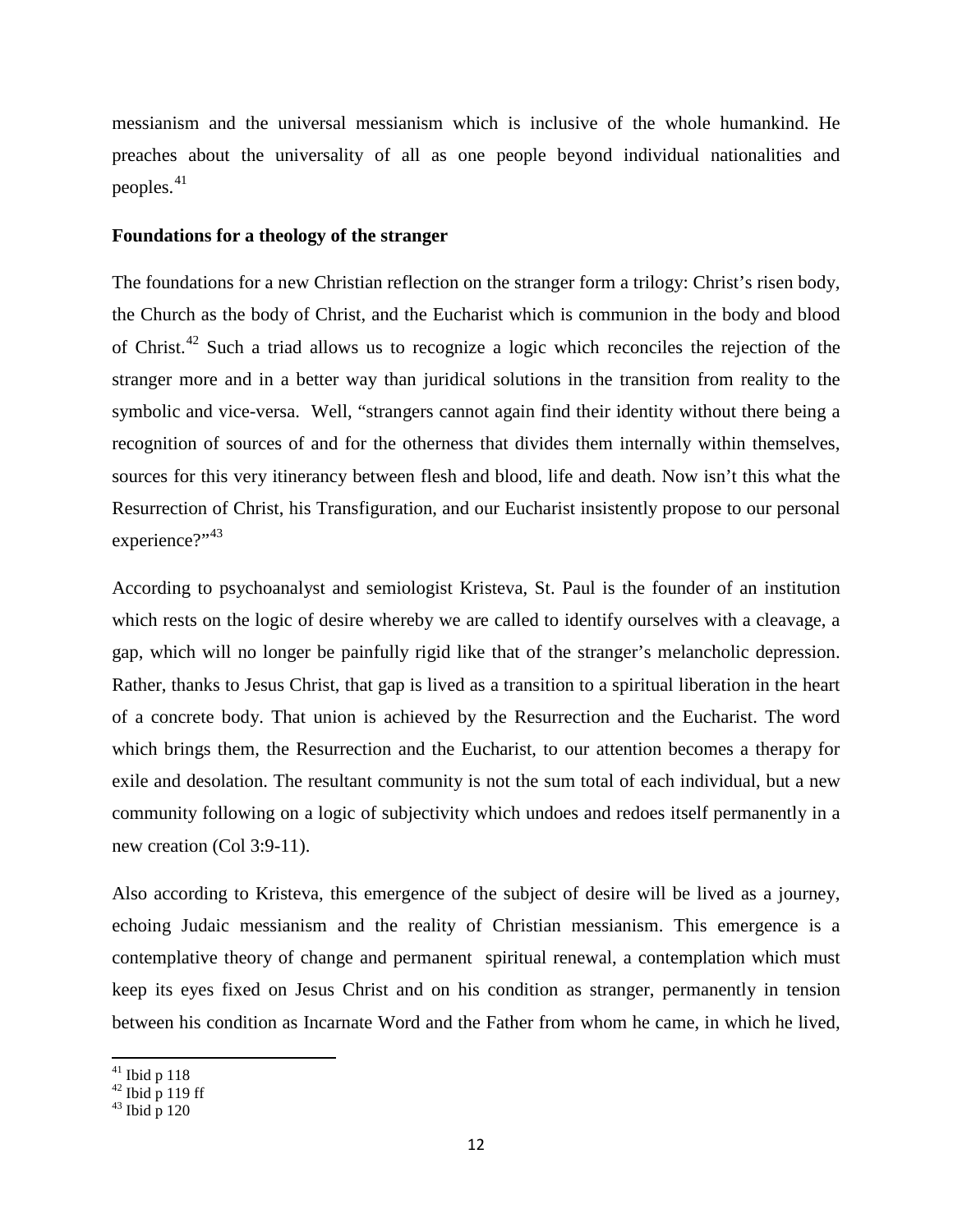and from which was returning (See John's Gospel). Thus the "foreignness" of Jesus will be at the foundation of Paul's cosmopolitan church and of all Christian theology which takes seriously the Gospel and its startling novelty about the human condition.

#### **Conclusion: The heterological discourse about the human condition**

Between the human being and the citizen, subject to laws and recognized juridically, there is a scar: the stranger. Can one be fully human if a stranger? Not being situated inside the laws of citizenship, can someone be the subject of human rights?

Christian ethics and also the ethics of human rights, reinforced by the economic needs in the modern world and by the increased attention of the Church towards the poor, recognize that strangers and the migrants share in the same rights allowed every human being. Nevertheless, strangers are still considered by many to be harmful to national independence and to the interests of countries in which they hope to settle.

The stranger in our society is a "symptom" of our difficulty in living as others do and as the other. Strangers to ourselves, we do not accept our interior "exile." Strangers where we live, we do not live together with the other´s diversity and we do not allow the other to be co-author and communicator of our heterology. Politically, the "symptom" of the stranger underlines the limits of nation-states and the political conscience that configures them. We all interiorize these limitations to the point of normalizing the belief that strangers and migrants do not have the same rights as we do. In other words, human dignity belongs to human beings, independently of its recognition by law.

The mass of strangers that populates our imagination as well as the pages of the press challenges our theology, reminding us that, if heterology, that is, discourse about the other, is absent or ignored, Christian theology itself will lose its identity and its capacity to announce the good news and to gather together God's children. To reflect upon the "stranger" as a category that encompasses us all, in all our dimensions, can help us to find adequate words to think theologically about the question that shakes our time and makes it turn on its very hinges. The importance that the Holy Father Pope Francis is giving to this matter, moreover, shows clearly how important it is to the Church and its mission. In addition, it is a subject where human dignity and identity are deeply at play and because of that it cannot be ignored by any human being.